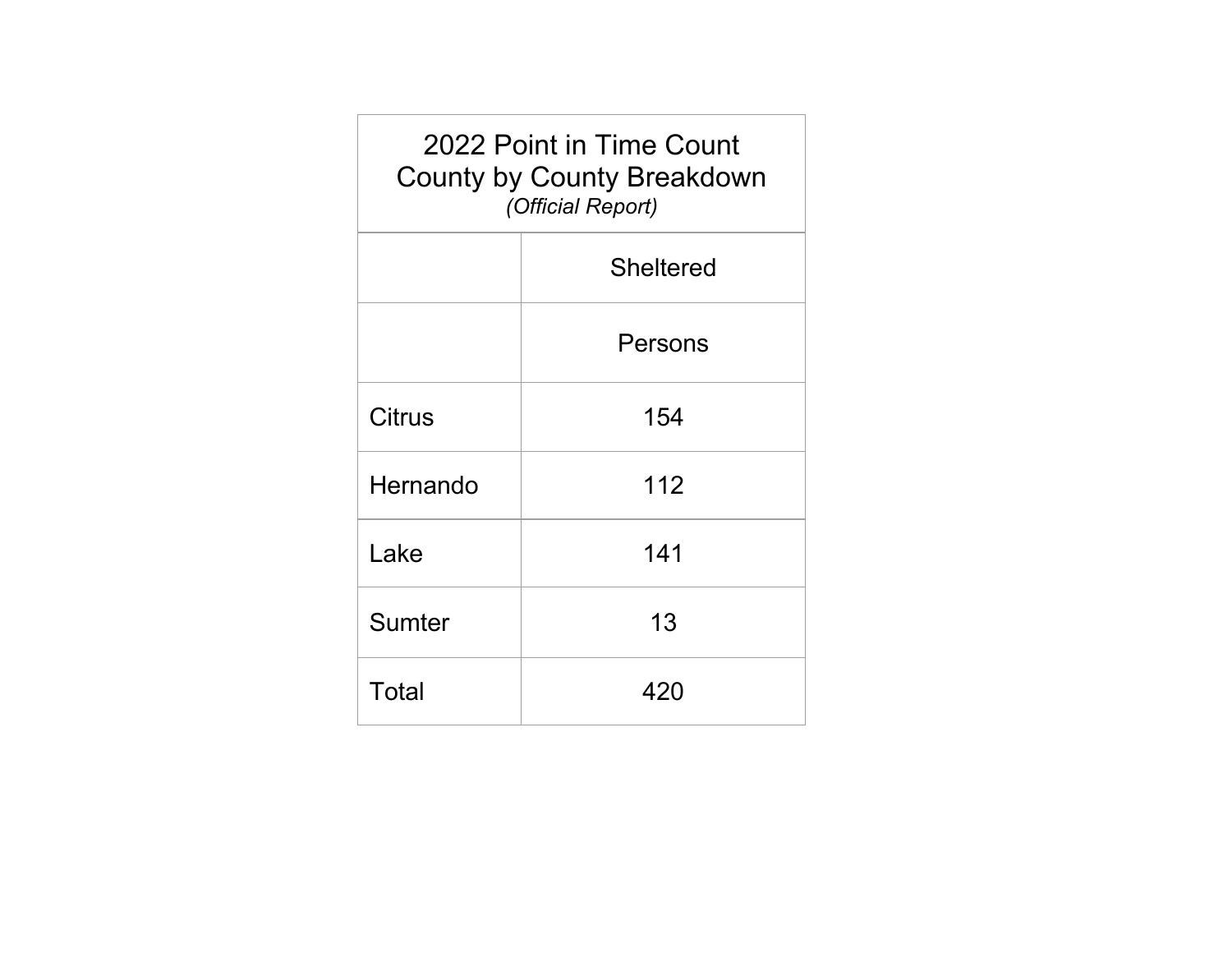| Point in Time Count - Year by Year Comparison |      |      |      |      |      |      |      |      |  |
|-----------------------------------------------|------|------|------|------|------|------|------|------|--|
|                                               | 2015 | 2016 | 2017 | 2018 | 2019 | 2020 | 2021 | 2022 |  |
| tal Persons                                   | 731  | 609  | 635  | 707  | 677  | 703  | 638  | 420  |  |
| tal Households                                | 498  | 447  | 449  | 460  | 508  | 522  | 465  | 288  |  |
| <b>Total Sheltered Persons</b>                | 267  | 317  | 282  | 445  | 346  | 279  | 313  | 420  |  |
| <b>Total Sheltered Households</b>             | 184  | 214  | 267  | 239  | 234  | 204  | 219  | 288  |  |
| <b>Total Unsheltered Persons</b>              | 464  | 292  | 353  | 262  | 331  | 424  | 325  | n/a  |  |
| <b>Total Unsheltered Households</b>           | 314  | 233  | 182  | 221  | 274  | 318  | 246  | n/a  |  |